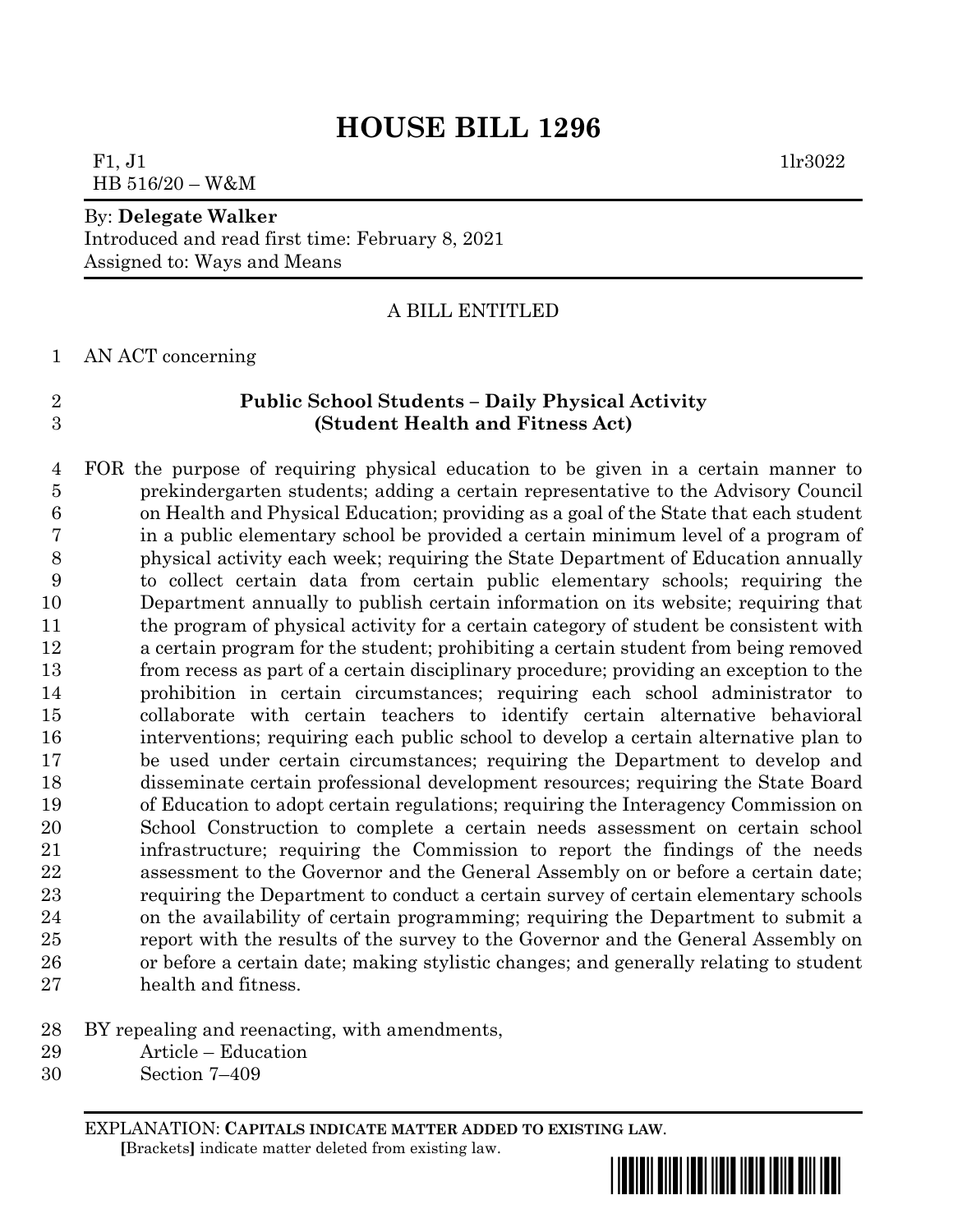| $\mathbf{1}$     | Annotated Code of Maryland                                                                                                                                                                                                                                              |
|------------------|-------------------------------------------------------------------------------------------------------------------------------------------------------------------------------------------------------------------------------------------------------------------------|
| $\overline{2}$   | (2018 Replacement Volume and 2020 Supplement)                                                                                                                                                                                                                           |
| $\boldsymbol{3}$ | BY adding to                                                                                                                                                                                                                                                            |
| $\overline{4}$   | Article - Education                                                                                                                                                                                                                                                     |
| $\overline{5}$   | Section 7-409.1                                                                                                                                                                                                                                                         |
| $\,6$            | Annotated Code of Maryland                                                                                                                                                                                                                                              |
| 7                | (2018 Replacement Volume and 2020 Supplement)                                                                                                                                                                                                                           |
| $8\,$            | Preamble                                                                                                                                                                                                                                                                |
| 9                | WHEREAS, Obesity leads to at least 300,000 deaths among adults in the United                                                                                                                                                                                            |
| 10               | States each year due in part to physical inactivity and a poor diet; and                                                                                                                                                                                                |
| 11               | WHEREAS, Inadequate participation in physical activity is a significant contributor                                                                                                                                                                                     |
| 12               | to the "epidemic of obesity" that has plagued the nation's young people during the past 2                                                                                                                                                                               |
| 13               | decades; and                                                                                                                                                                                                                                                            |
| 14               | WHEREAS, Physical activity offers young people many health benefits, including                                                                                                                                                                                          |
| 15               | improving aerobic endurance and muscular strength, helping to control weight, building                                                                                                                                                                                  |
| 16               | lean muscle and reducing fat, and helping to build greater bone mass, all of which thwart                                                                                                                                                                               |
| 17               | the development of osteoporosis in adulthood and prevent or reduce high blood pressure;                                                                                                                                                                                 |
| 18               | and                                                                                                                                                                                                                                                                     |
| 19               | WHEREAS, A growing body of evidence suggests that providing students with more                                                                                                                                                                                          |
| 20               | physical education and physical activity opportunities helps reduce the cost schools incur                                                                                                                                                                              |
| 21               | by reducing absenteeism, improving student health, and reducing staff time spent                                                                                                                                                                                        |
| 22               | addressing academic performance; and                                                                                                                                                                                                                                    |
| 23               | WHEREAS, A growing body of evidence also suggests that improvement in test                                                                                                                                                                                              |
| 24               | scores and overall academic achievement can be linked to increased time in physical                                                                                                                                                                                     |
| 25               | education; and                                                                                                                                                                                                                                                          |
| 26               | WHEREAS, The National PTA considers "Early Physical Education" a "Parent"                                                                                                                                                                                               |
| 27               | Priority" and urges its members to promote physical education in the schools; now,                                                                                                                                                                                      |
| 28               | therefore,                                                                                                                                                                                                                                                              |
| 29               | SECTION 1. BE IT ENACTED BY THE GENERAL ASSEMBLY OF MARYLAND,                                                                                                                                                                                                           |
| 30               | That the Laws of Maryland read as follows:                                                                                                                                                                                                                              |
| 31               | <b>Article - Education</b>                                                                                                                                                                                                                                              |
| 32               | $7 - 409.$                                                                                                                                                                                                                                                              |
| 33<br>34<br>35   | Each public school shall have a program of physical education that is given in<br>(a)<br>a planned and sequential manner to all students, [kindergarten] PREKINDERGARTEN<br>through grade 12, to develop their good health and physical fitness and improve their motor |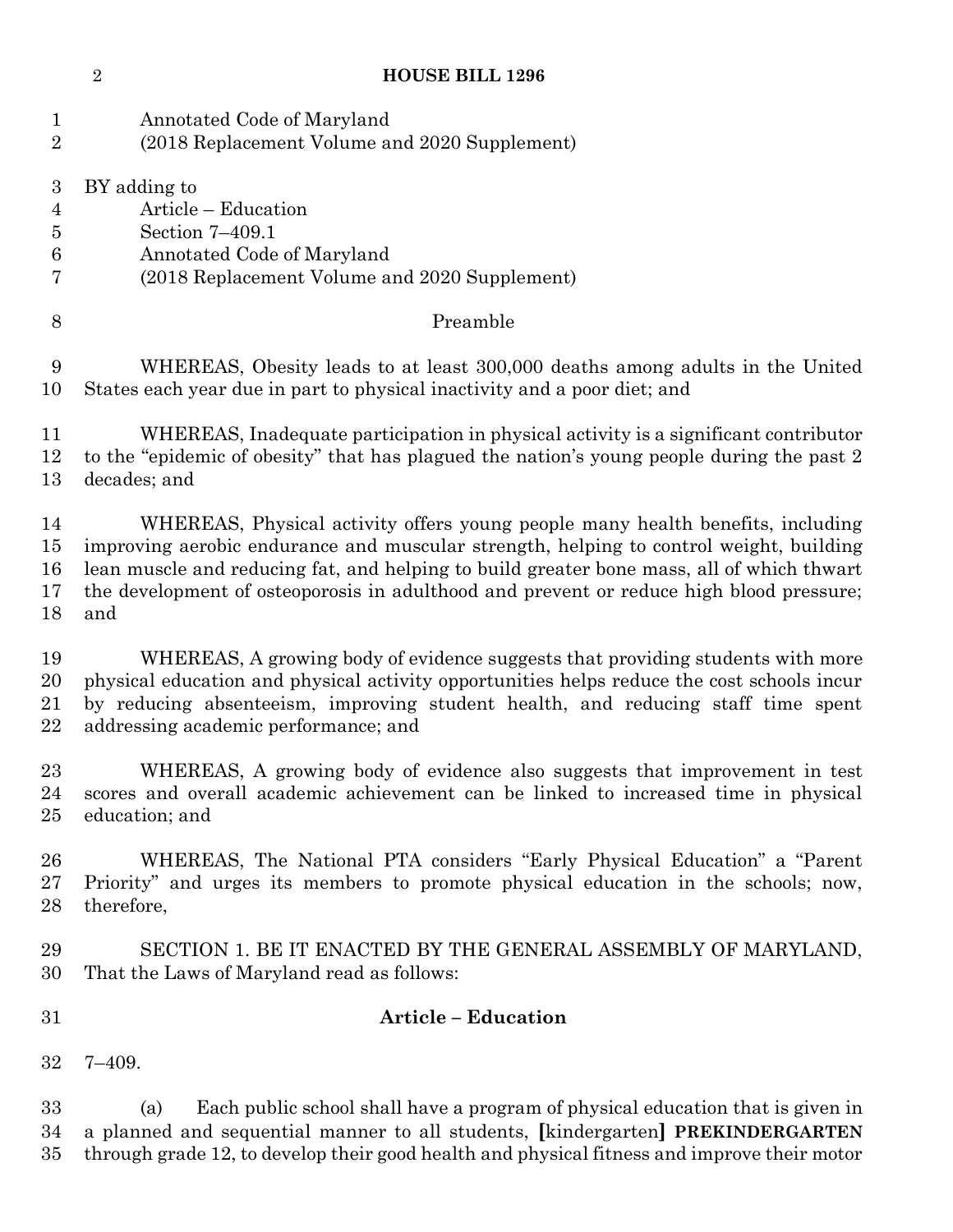| 1                             | coordination and physical skills.     |     |       |                                                                                                                                                                                                                                                                                                                 |
|-------------------------------|---------------------------------------|-----|-------|-----------------------------------------------------------------------------------------------------------------------------------------------------------------------------------------------------------------------------------------------------------------------------------------------------------------|
| $\overline{2}$                | (b)                                   | (1) |       | The Department shall:                                                                                                                                                                                                                                                                                           |
| $\boldsymbol{3}$              |                                       |     | (i)   | Employ a full-time director of physical education;                                                                                                                                                                                                                                                              |
| 4<br>$\overline{5}$<br>6<br>7 |                                       |     | (ii)  | Subject to paragraph (2) of this subsection, adopt regulations<br>that require a public school building that is newly constructed or completely renovated and<br>occupied on or after January 1, 2013, to include a gymnasium and adequate support space<br>for physical education instruction; and             |
| $8\,$                         |                                       |     | (iii) | Adopt guidelines for facilities for physical education programs.                                                                                                                                                                                                                                                |
| 9<br>10<br>11<br>12           |                                       | (2) |       | The regulations adopted under paragraph (1)(ii) of this subsection shall<br>include a process by which a local school system that is conducting a complete renovation<br>of a public school building may request a waiver, based on land or zoning constraints, from<br>the requirement to include a gymnasium. |
| 13<br>14                      | $\left( \mathrm{c}\right)$            |     |       | Each local school system may develop and implement an annual Wellness<br>Policy Implementation and Monitoring Plan to be used to:                                                                                                                                                                               |
| $15\,$<br>16                  | physical fitness;                     | (1) |       | Establish baseline student data for the health–related components of                                                                                                                                                                                                                                            |
| 17                            |                                       | (2) |       | Assist students with the development of personal physical fitness plans;                                                                                                                                                                                                                                        |
| 18<br>19                      | unhealthy levels of physical fitness; | (3) |       | Encourage appropriate interventions for students identified as having                                                                                                                                                                                                                                           |
| 20<br>21                      | physical fitness; and                 | (4) |       | Identify effective practices for improvement of student health-related                                                                                                                                                                                                                                          |
| 22<br>$23\,$                  | health-related issues in the State.   | (5) |       | Encourage partnerships with health agencies to address student                                                                                                                                                                                                                                                  |
| 24                            | (d)                                   |     |       | The Department shall:                                                                                                                                                                                                                                                                                           |
| $25\,$<br>26                  |                                       | (1) |       | Develop a procedure to monitor and measure the implementation of a<br>local school system's Wellness Policy Implementation and Monitoring Plan;                                                                                                                                                                 |
| $27\,$<br>28                  |                                       | (2) |       | Provide feedback and technical assistance to each local school system<br>that implements a Wellness Policy Implementation and Monitoring Plan;                                                                                                                                                                  |
| 29<br>30                      |                                       | (3) |       | Identify and distribute to each local school system effective wellness<br>policy practices for physical activity and physical education; and                                                                                                                                                                    |
| $31\,$                        |                                       | (4) |       | Provide staff support to each local school system that implements a                                                                                                                                                                                                                                             |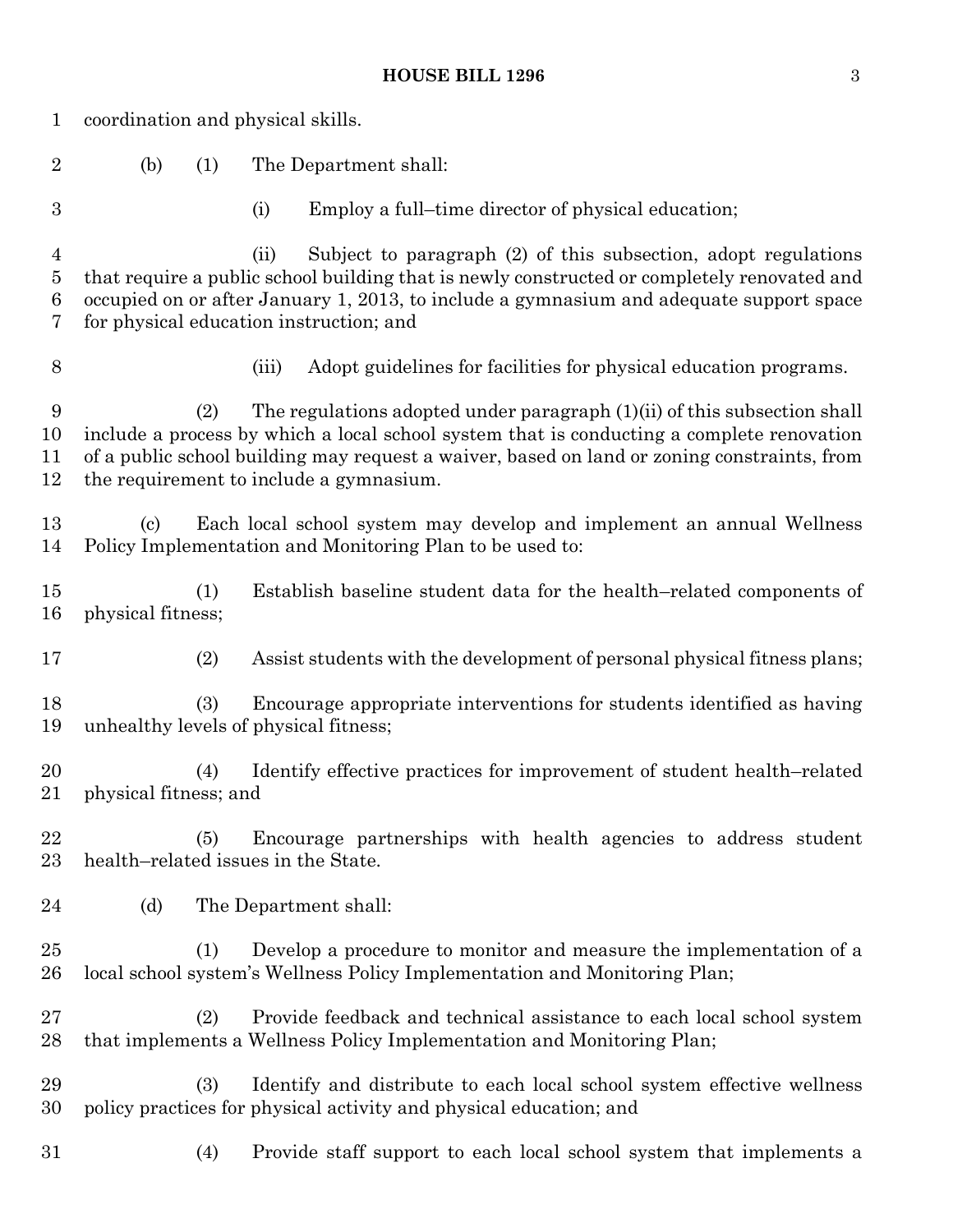| 1                   |                                                     |        | Wellness Policy Implementation and Monitoring Plan.                                                                                                                   |
|---------------------|-----------------------------------------------------|--------|-----------------------------------------------------------------------------------------------------------------------------------------------------------------------|
| $\overline{2}$<br>3 | (e)                                                 |        | Each local school system that implements a Wellness Policy Implementation<br>and Monitoring Plan under subsection (c) of this section shall submit to the Department: |
| 4<br>5              | (1)<br>Monitoring Plan, that shall include:         |        | The local school system's Wellness Policy Implementation and                                                                                                          |
| 6                   |                                                     | (i)    | Policy goals;                                                                                                                                                         |
| 7                   |                                                     | (ii)   | Activities;                                                                                                                                                           |
| 8                   |                                                     | (iii)  | Expected outcomes; and                                                                                                                                                |
| 9                   |                                                     | (iv)   | Measurements for physical activity and physical education; and                                                                                                        |
| 10<br>11            | (2)<br>the policy goals of the implementation plan. |        | An annual report on the local school system's progress toward achieving                                                                                               |
| 12<br>13            | (f)<br>(1)<br>Physical Education.                   |        | The Department shall establish an Advisory Council on Health and                                                                                                      |
| 14<br>15            | (2)                                                 |        | The Advisory Council shall consist of the following members, selected<br>by each organization from which the member is a representative:                              |
| 16                  |                                                     | (i)    | A representative from the Department;                                                                                                                                 |
| 17<br>18            | Association;                                        | (ii)   | from<br>Parent-Teacher<br>representative<br>the<br>Maryland<br>A                                                                                                      |
| 19<br>20            | <b>EDUCATION</b> Association;                       | (iii)  | A representative from the Maryland State<br>[Teachers]                                                                                                                |
| 21<br>22            | Association of Maryland;                            | (iv)   | A representative from the Public School Superintendents                                                                                                               |
| 23                  |                                                     | (v)    | Representatives from each local school system;                                                                                                                        |
| 24<br>25            | Education;                                          | (vi)   | A representative from the Maryland Association of Boards of                                                                                                           |
| 26                  |                                                     | (vii)  | A representative from the Maryland Association of Counties;                                                                                                           |
| $27\,$<br>28        | Fitness and Sport;                                  | (viii) | A representative from the Governor's Council on Physical                                                                                                              |
| 29                  |                                                     | (ix)   | A representative of the Professional Organization for Health,                                                                                                         |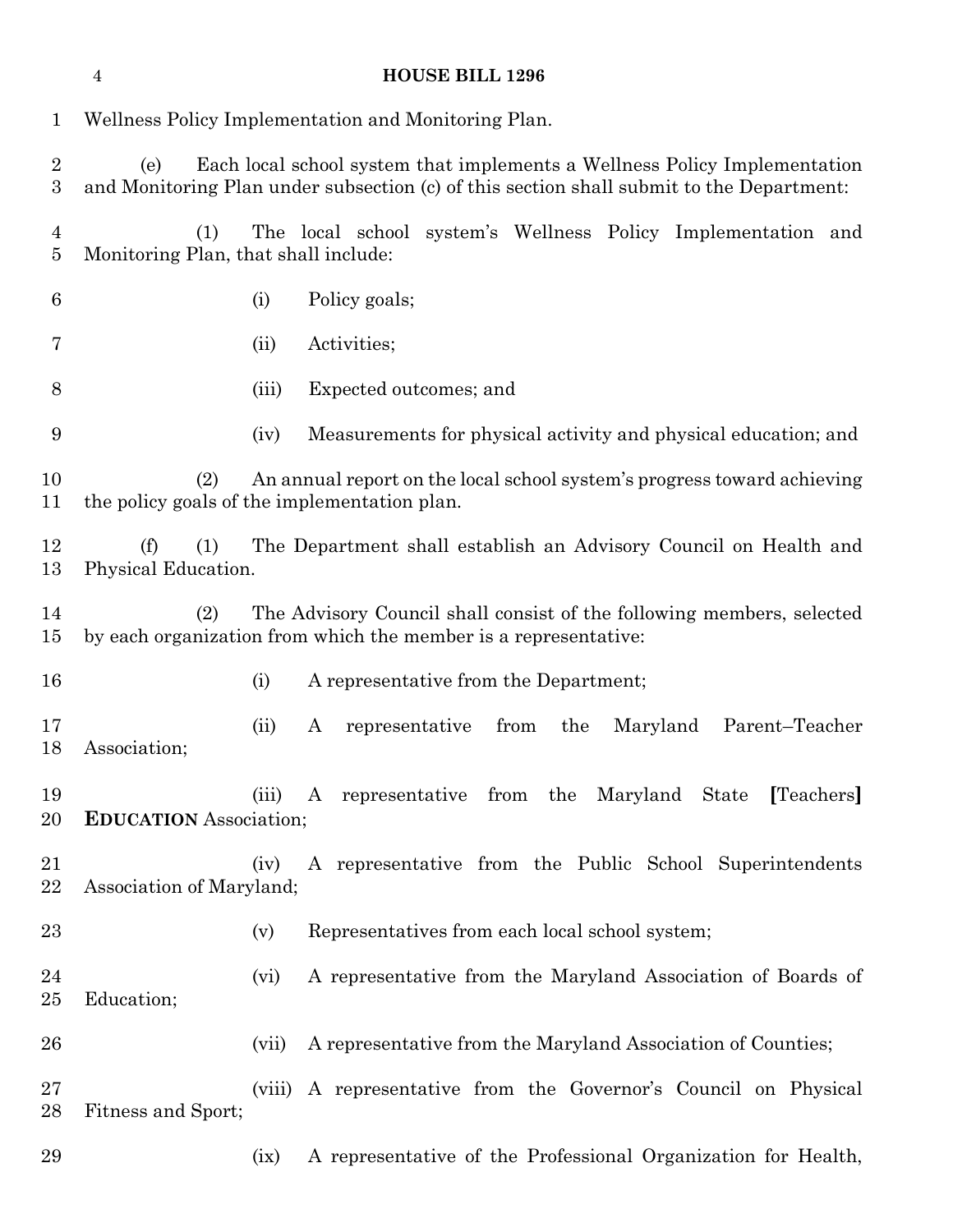# **HOUSE BILL 1296** 5

| 1                                | Physical Education, Recreation, and Dance;        |        |                                                                                                                                                                                                                                      |
|----------------------------------|---------------------------------------------------|--------|--------------------------------------------------------------------------------------------------------------------------------------------------------------------------------------------------------------------------------------|
| $\overline{2}$<br>$\overline{3}$ | (x)                                               |        | A representative from an institution of higher education<br>[having] THAT HAS a health and physical education teacher education program;                                                                                             |
| $\overline{4}$                   | $(x_i)$                                           |        | A representative from Special Olympics of Maryland;                                                                                                                                                                                  |
| 5                                |                                                   | (xii)  | A representative from the Maryland Department of Health;                                                                                                                                                                             |
| $6\phantom{.}6$<br>7             | [and]                                             | (xiii) | A representative from the American Academy of Pediatrics;                                                                                                                                                                            |
| 8<br>9                           | <b>SCHOOL TIME NETWORK; AND</b>                   |        | (xiv) A REPRESENTATIVE FROM THE MARYLAND OUT OF                                                                                                                                                                                      |
| 10                               |                                                   | (XV)   | Representatives from the following health organizations:                                                                                                                                                                             |
| 11                               |                                                   | 1.     | The American Heart Association;                                                                                                                                                                                                      |
| 12                               |                                                   | 2.     | The American Cancer Society; and                                                                                                                                                                                                     |
| 13                               |                                                   | 3.     | The American Diabetes Association.                                                                                                                                                                                                   |
| 14<br>15                         | (3)                                               |        | From among its members, the Council shall elect a chair, vice chair,<br>and any other officers necessary to carry out the Advisory Council's functions.                                                                              |
| 16<br>17                         | (4)<br>Advisory Council using existing resources. |        | The Department shall provide staff and other necessary support to the                                                                                                                                                                |
| 18<br>19<br>20                   | (5)                                               |        | A member of the Advisory Council may not receive compensation for<br>serving on the Advisory Council, but is entitled to reimbursement for expenses under the<br>Standard State Travel Regulations, as provided in the State budget. |
| 21<br>22<br>23                   | (6)<br>members.                                   |        | The Advisory Council shall meet at least twice each year and may hold<br>additional meetings at the discretion of the chair or at the request of a majority of the                                                                   |
| $\bf{24}$                        | (7)                                               |        | The Advisory Council shall:                                                                                                                                                                                                          |
| 25<br>26                         | (i)                                               |        | Develop and coordinate programs in collaboration with public<br>schools to educate students regarding the importance of:                                                                                                             |
| 27                               |                                                   | 1.     | Physical activity and physical movement;                                                                                                                                                                                             |
| 28<br>29                         | and improved fitness;                             | 2.     | The relationship of physical activity to a healthy lifestyle                                                                                                                                                                         |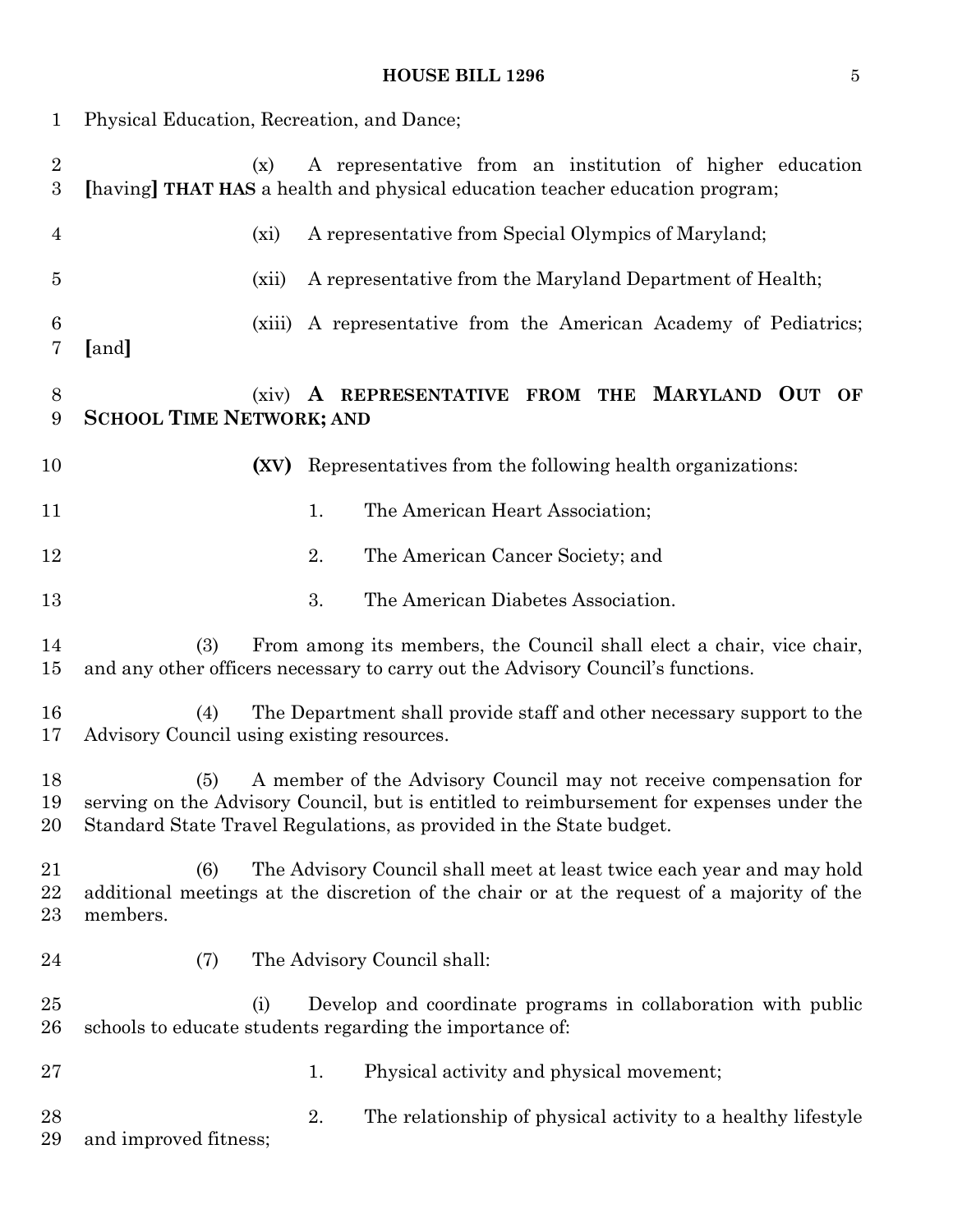| $\mathbf{1}$<br>$\overline{2}$     | 3.<br>The relationship between healthy eating,<br>physical<br>activity, and maintaining a healthy weight; and                                                                                                                                          |
|------------------------------------|--------------------------------------------------------------------------------------------------------------------------------------------------------------------------------------------------------------------------------------------------------|
| $\boldsymbol{3}$<br>$\overline{4}$ | The value of physical activity and its relationship to<br>4.<br>improved academic achievement and stress reduction;                                                                                                                                    |
| $\overline{5}$<br>$6\phantom{.}6$  | (ii)<br>Identify promising health and physical education practices in the<br>State;                                                                                                                                                                    |
| 7<br>$8\,$                         | Build a network of health and physical education professionals<br>(iii)<br>to share information and strengthen partnerships;                                                                                                                           |
| 9<br>10                            | Support successful health and physical education programs in<br>(iv)<br>the State and encourage the expansion of those programs; and                                                                                                                   |
| 11<br>12                           | Consult with organizations represented on the Advisory Council<br>(v)<br>as appropriate.                                                                                                                                                               |
| 13                                 | (8)<br>The Advisory Council may:                                                                                                                                                                                                                       |
| 14<br>$15\,$                       | Seek, accept, and expend funds from any source, including<br>(i)<br>donations, State appropriations, and federal grants; and                                                                                                                           |
| 16<br>17                           | Seek, accept, and use services from individuals, corporations,<br>(ii)<br>and government entities.                                                                                                                                                     |
| 18                                 | $7 - 409.1.$                                                                                                                                                                                                                                           |
|                                    |                                                                                                                                                                                                                                                        |
| 19<br>20<br>21<br>22               | IT IS THE GOAL OF THE STATE THAT EACH STUDENT IN A PUBLIC<br>(1)<br>(A)<br>ELEMENTARY SCHOOL BE PROVIDED A DAILY PROGRAM OF AT LEAST 150 MINUTES<br>EACH WEEK OF DEVELOPMENTALLY APPROPRIATE, MODERATE-TO-VIGOROUS<br>PHYSICAL ACTIVITY THAT INCLUDES: |
| 23                                 | (I)<br><b>RECESS; AND</b>                                                                                                                                                                                                                              |
| 24<br>25                           | (II)<br>AT LEAST 90 MINUTES EACH WEEK OF PHYSICAL<br>EDUCATION.                                                                                                                                                                                        |
| 26<br>$27\,$<br>28                 | THE DEPARTMENT ANNUALLY SHALL COLLECT DATA FROM EACH<br>(2)<br>PUBLIC ELEMENTARY SCHOOL IN THE STATE ON THE DAILY PROGRAM OF PHYSICAL<br>ACTIVITY PROVIDED TO STUDENTS IN EACH SCHOOL, INCLUDING:                                                      |
| 29<br>30                           | THE NUMBER OF MINUTES OF PHYSICAL EDUCATION<br>(I)<br>PROVIDED EACH WEEK TO EACH STUDENT; AND                                                                                                                                                          |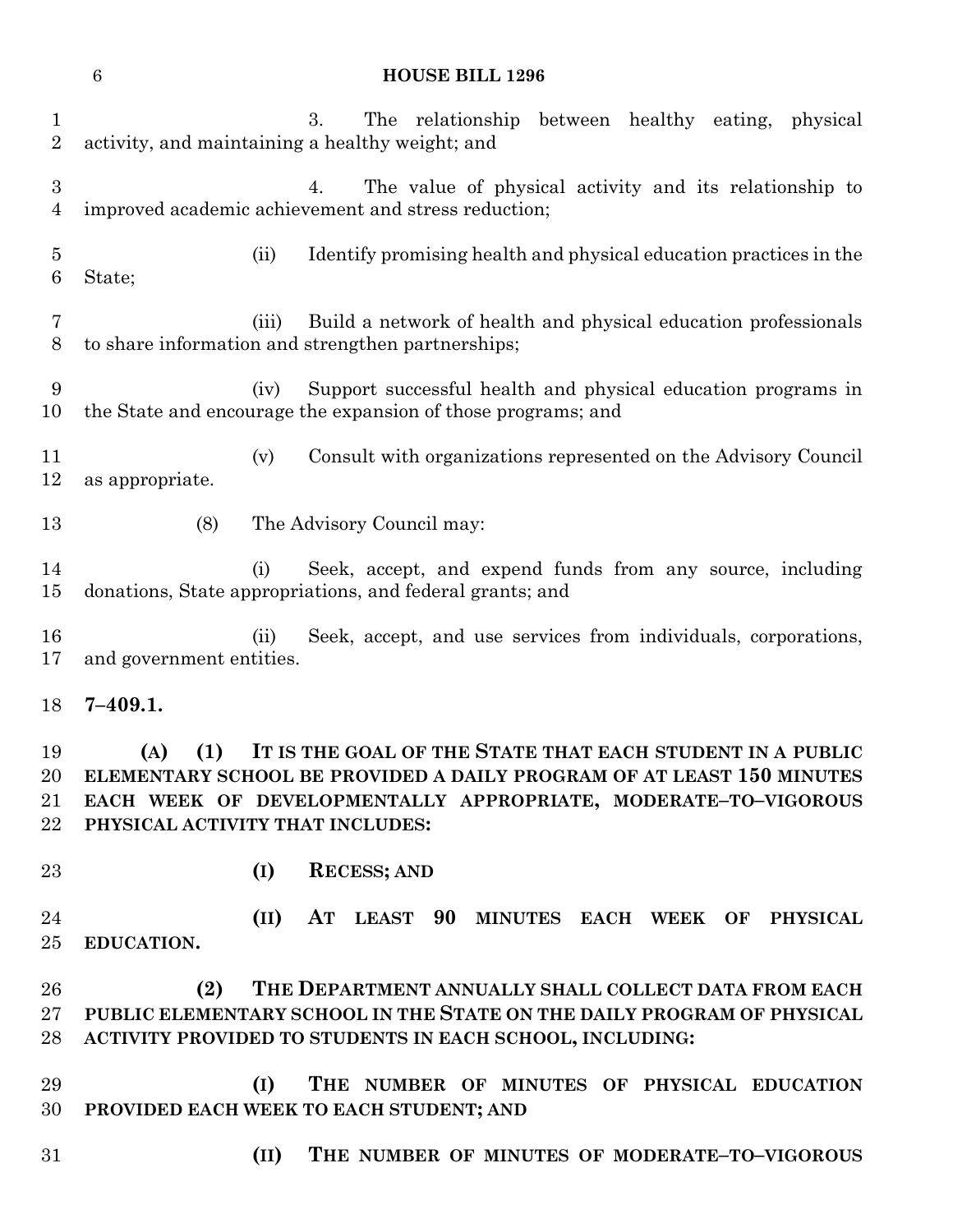**HOUSE BILL 1296** 7

| $\mathbf{1}$               | PHYSICAL ACTIVITY PROVIDED EACH WEEK TO EACH STUDENT, INCLUDING RECESS.                                                                                                                                                                                                                                          |
|----------------------------|------------------------------------------------------------------------------------------------------------------------------------------------------------------------------------------------------------------------------------------------------------------------------------------------------------------|
| $\overline{2}$             | THE DEPARTMENT ANNUALLY SHALL PUBLISH ON ITS WEBSITE:<br>(3)                                                                                                                                                                                                                                                     |
| 3<br>$\overline{4}$        | THE INFORMATION COLLECTED UNDER PARAGRAPH (2) OF<br>(I)<br>THIS SUBSECTION; AND                                                                                                                                                                                                                                  |
| $\overline{5}$<br>6        | WHETHER A PUBLIC ELEMENTARY SCHOOL IN THE STATE<br>(II)<br>HAS MET THE GOAL DESCRIBED IN PARAGRAPH (1) OF THIS SUBSECTION.                                                                                                                                                                                       |
| 7<br>8<br>9                | AS APPLICABLE, A STUDENT'S PROGRAM OF PHYSICAL ACTIVITY SHALL<br>(B)<br>BE CONSISTENT WITH THE STUDENT'S INDIVIDUALIZED EDUCATION PROGRAM<br>(IEP).                                                                                                                                                              |
| 10<br>11<br>12<br>13       | EXCEPT AS PROVIDED IN SUBPARAGRAPH (II) OF THIS<br>(1)<br>(I)<br>(C)<br>PARAGRAPH, A STUDENT IN A PUBLIC ELEMENTARY OR MIDDLE SCHOOL MAY NOT<br>BE REMOVED FROM RECESS AS PART OF THE ROUTINE SCHOOL DISCIPLINE OF THE<br>STUDENT.                                                                               |
| 14<br>15<br>16<br>17<br>18 | A STUDENT MAY BE REMOVED FROM RECESS AS PART OF<br>(II)<br>THE ROUTINE SCHOOL DISCIPLINE OF THE STUDENT ONLY IF THE STUDENT'S<br>REMOVAL FROM A REGULAR CLASSROOM SETTING AS PART OF AN IN-SCHOOL<br>SUSPENSION OR A SIMILAR DISCIPLINARY INTERVENTION PREVENTS A STUDENT<br>FROM PARTICIPATING IN RECESS.       |
| 19<br>20<br>21<br>22       | (2)<br>EACH SCHOOL ADMINISTRATOR SHALL COLLABORATE WITH THE<br>IN<br><b>THE</b><br><b>TO</b><br><b>TEACHERS</b><br><b>SCHOOL</b><br><b>IDENTIFY</b><br><b>ALTERNATIVE</b><br><b>BEHAVIORAL</b><br>INTERVENTIONS THAT DO NOT INCLUDE THE REMOVAL FROM RECESS AS PART OF<br>THE ROUTINE DISCIPLINE OF THE STUDENT. |
| 23<br>24<br>25<br>26<br>27 | EACH PUBLIC ELEMENTARY AND MIDDLE SCHOOL SHALL DEVELOP AN<br>(D)<br>ALTERNATIVE PLAN FOR STUDENTS WHO ARE UNABLE TO PARTICIPATE IN OUTDOOR<br>RECESS ACTIVITIES DUE TO INCLEMENT WEATHER OR OTHER SIMILAR<br>CIRCUMSTANCES TO ENGAGE IN PHYSICAL ACTIVITY FOR THE SAME PERIOD OF<br>TIME.                        |

 **(E) THE DEPARTMENT SHALL DEVELOP AND DISSEMINATE PROFESSIONAL DEVELOPMENT RESOURCES FOR TEACHERS ON THE INTEGRATION OF PHYSICAL ACTIVITY INTO CONTENT AREA INSTRUCTION OTHER THAN PHYSICAL EDUCATION.**

 **(F) THE STATE BOARD SHALL ADOPT REGULATIONS NECESSARY TO IMPLEMENT THE PROVISIONS OF THIS SECTION.**

SECTION 2. AND BE IT FURTHER ENACTED, That: